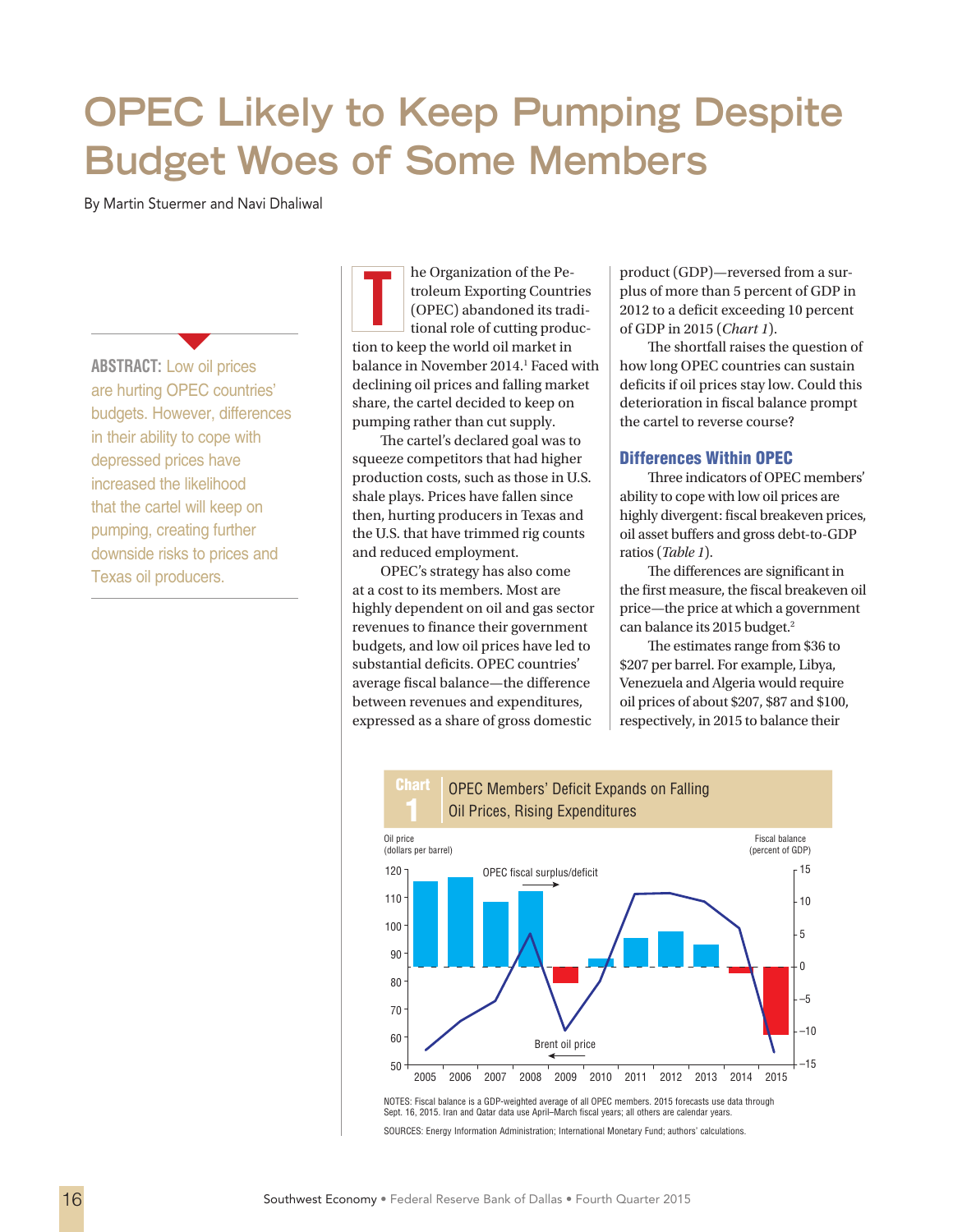budgets. Meanwhile, Kuwait and Qatar both are expected to run a surplus in 2015, and therefore, their fiscal breakeven oil prices are below the International Monetary Fund (IMF) 2015 forecast of \$52 per barrel. Saudi Arabia would need to fetch about \$89 per barrel to balance its budget.

The estimates are a lower bound that assume all oil produced by members is sold at the world price, though in some countries oil is stockpiled or its sale is subsidized domestically.

The second indicator, oil asset buffers, shows strong differences in members' capabilities to sell assets in order to balance their budgets.3 Many oil-rich countries have used seed money from oil sales to build sovereign wealth funds that they can draw upon in times of fiscal distress. By dividing the total value of a country's sovereign wealth fund by its forecast 2015 deficit, an estimate can be obtained of how many years a shortfall could be bridged through a fund liquidation. The estimate assumes no revenue increases or additional debt, and that the assets held are liquid and constant in value over the term of the liquidation.

Saudi Arabia and Iran could sustain the current strategy for several years, as both have relatively large asset bases. The United Arab Emirates could potentially sustain it for decades, given a low 2015 deficit and trillion-dollar sovereign wealth funds. Kuwait and Qatar, likewise, have sovereign wealth funds valued in the hundreds of billions of dollars beyond their 2015 surpluses. By comparison, Libya, Iraq and Venezuela possess very few sovereign wealth fund assets, making low oil prices difficult to navigate. Ecuador has no sovereign wealth fund assets.

A third indicator, the gross debtto-GDP ratio, suggests how much more debt a country could take on were it to keep incurring its current deficit in future years. If a country has a low debtto-GDP ratio, it has room to issue new debt to finance a government funding shortfall.

While there is debate within the economic literature on what levels of debt are sustainable, high debt may lead to volatile or reduced economic growth. Again, there are pronounced differences between the relatively low debt ratios

}*OPEC's strategy has come at a high cost to its members. Most are highly dependent on oil and gas sector revenues to finance their government budgets, and low oil prices have led to substantial deficits.*

Table Fiscal Breakeven Prices, Oil Asset Buffers and Debt-to-GDP Ratios Suggest Mixed Ability to Endure Depressed Market

| Country                     | Fiscal breakeven price<br>(dollars per barrel) | Oil asset buffers<br>(years) | Debt-to-GDP ratio<br>(percent) |
|-----------------------------|------------------------------------------------|------------------------------|--------------------------------|
| Saudi Arabia                | 89                                             | 4.94                         | $\overline{7}$                 |
| Iraq                        | 78                                             | 0.02                         | 76                             |
| Iran                        | 61                                             | 5.41                         | 16                             |
| <b>United Arab Emirates</b> | 70                                             | 55.66                        | 19                             |
| Nigeria                     | 74                                             | 0.07                         | 12                             |
| Venezuela                   | 87                                             | 0.02                         | 53                             |
| Kuwait                      | 50                                             | No 2015 deficit              | 10                             |
| Qatar                       | 36                                             | No 2015 deficit              | 30                             |
| Libya                       | 207                                            | 2.81                         | 51                             |
| Algeria                     | 100                                            | 2.09                         | 10                             |
| Angola                      | 57                                             | 1.40                         | 57                             |
| Ecuador                     | 86                                             | No sovereign wealth funds    | 37                             |

NOTES: Fiscal breakeven price calculations are based on 2015 oil reserves, assuming all production was sold at a world crude oil price of \$52 per barrel (International Monetary Fund October estimate). 2015 daily oil production was assumed to equal<br>daily production from January to August. Iran national account and government finance data use Apri Qatar government finance data use April–March fiscal years. All other countries use calendar years.

SOURCES: Energy Information Administration; International Monetary Fund; Sovereign Wealth Fund Institute; authors' calculations.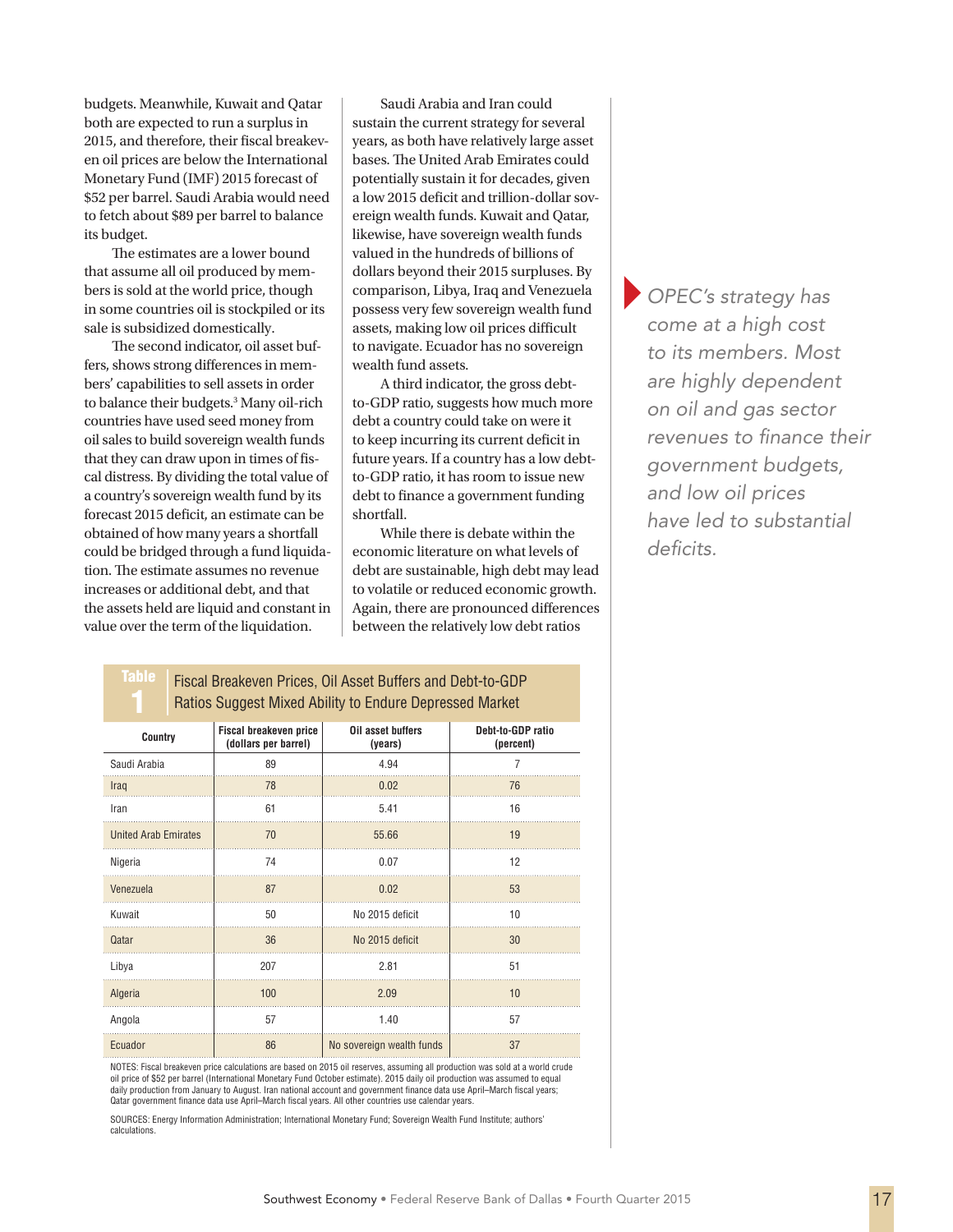}*In Texas alone, employment in drillingrelated industries tumbled 20 percent from January to October 2015.*

of Saudi Arabia, Iran and Kuwait and the higher ratios of Iraq, Venezuela and Libya.

These three indicators provide a snapshot of current fiscal capacity to sustain low oil prices. Countries can also adjust to declines in oil revenues by raising taxes and slashing government expenditures, which would strongly affect the estimates. The indicators are sensitive to exchange rate movements and to changes in oil production, which are also partly a function of differing geological costs of production.

## Supply Cuts Unlikely

The broad differences among member countries to withstand low oil prices help make OPEC supply curbs unlikely. If fiscal constraints were approximately the same and all countries would suffer as much from low oil prices as Venezuela and Algeria do, OPEC would more likely change course and curb production in a bid to support prices. However, Saudi Arabia and its Persian Gulf allies, which informally lead OPEC, are able to offset diminishing revenue from the oil sector by taking on debt or selling government assets while making budget adjustments.

Moreover, if output cuts were to occur, the burden of reduced production would likely also fall on Saudi Arabia and its Gulf allies. Saudi Arabia is by far the most important cartel member, accounting for 30 percent of OPEC's output. It is also the only country with a significant amount of spare production capacity.

The Saudis shouldered most of the production cuts from 1980 to 1985 in an effort to prop up prices and again in 2008 in response to the global economic crisis. While countries in fiscal trouble such as Libya, Ecuador, Iraq and Venezuela might be most eager to benefit from the price support of OPEC supply cuts, their share of cartel oil production is relatively low and they likely wouldn't substantially contribute to any potential output cut.

It is also unclear that Saudi-backed supply cuts would successfully drive

up prices and boost revenues. When Saudi Arabia and other countries restrained oil production in the 1980s, they experienced larger oil revenue declines than countries that did not cut. Ultimately, the output curbs couldn't substantially increase prices, and Saudi Arabia ramped up production in 1986.

This time around, Iraq and Libya have expressed plans to boost production as much as possible. Similarly, Iran has said it intends to increase production after economic sanctions are lifted in 2016.

Even if supply cuts could raise prices, the result would likely prompt increased drilling by rival producers in the Middle East, the U.S. and Russia. Since U.S. shale producers are important marginal producers and also able to relatively quickly start and stop production, they would be among the first to increase supply in an oil market with higher prices. That could again drive prices down.

### Compensating for Lower Income

With Saudi Arabia unlikely to budge, other OPEC countries will compensate for low oil prices by pumping at even higher rates. This will perpetuate the status quo of lower oil prices in the wake of increasing oil supply from OPEC because none of the parties alone has an incentive to reduce production. This is consistent with statements from OPEC's general secretary, who said at the cartel's June 2015 meeting that the production quota is not a ceiling anymore but an "indicator."

OPEC countries produced about 1 million barrels per day in excess of the current quota, amounting to roughly 3 percent more than planned (*Chart 2*). Unless there is an unexpected positive shock to demand, this will pose a sizeable downside risk to oil prices.

# Effects on Texas Producers

U.S. and Texas producers will continue to face the consequences of low oil prices.<sup>4</sup> They were among the first to cut drilling activity. As a result, U.S. oil and gas extraction and support industries have experienced a production slowdown. The U.S. rig count has